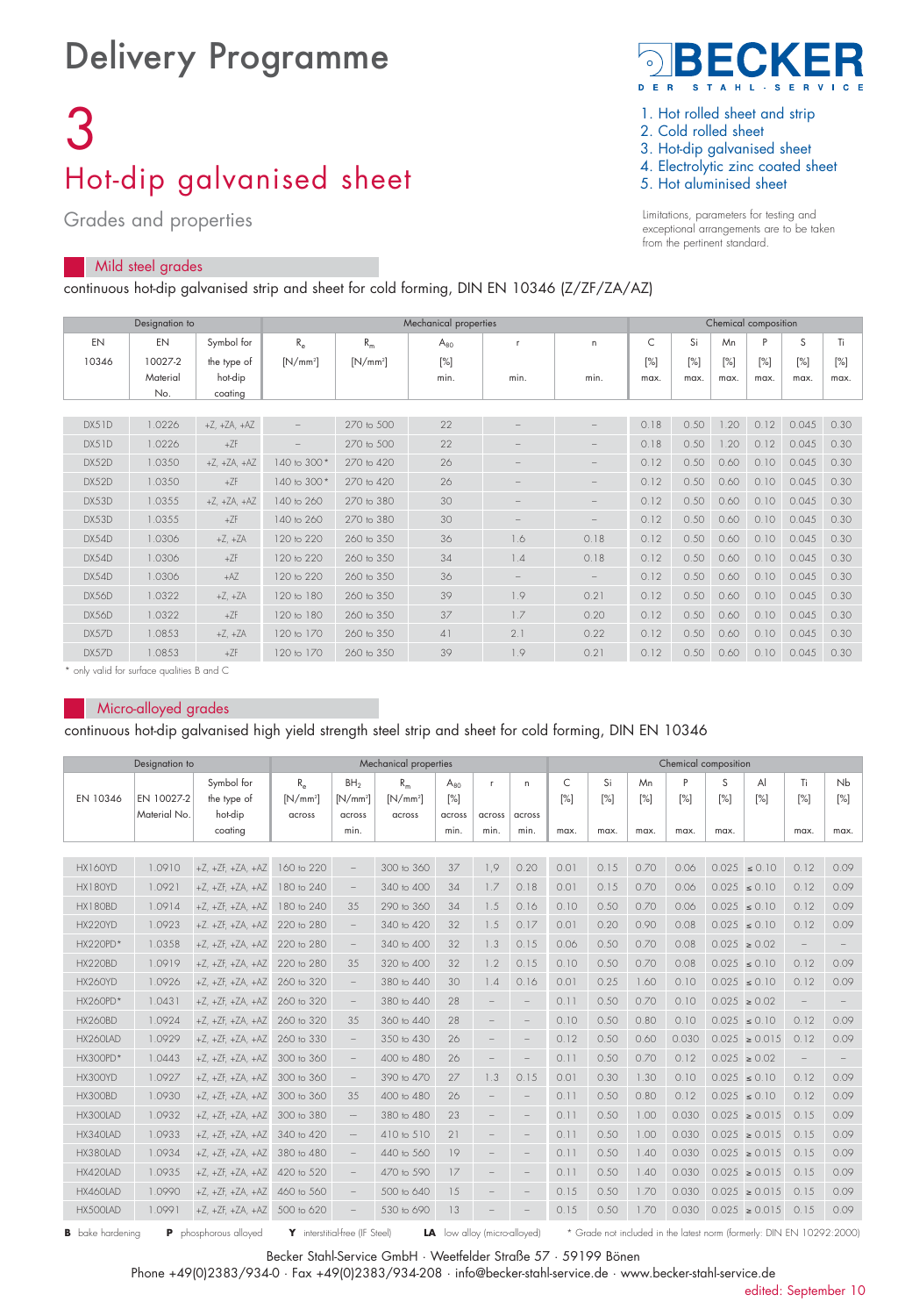#### Structural steels

### continuous hot-dip galvanised structural steel strip and sheet for cold forming, DIN EN 10346 (Z/ZF/ZA/AZ)

| Designation to |          |              |             | Mechanical properties | Chemical composition |      |        |        |        |        |
|----------------|----------|--------------|-------------|-----------------------|----------------------|------|--------|--------|--------|--------|
| EN             | EN       | Symbol for   | $R_{\rm e}$ | $R_m$                 | $A_{80}$             | C    | Si     | Mn     | P      | S      |
| 10346          | 10027-2  | the type of  | $[N/mm^2]$  | $[N/mm^2]$            | $[\%]$               | [%]  | $[\%]$ | $[\%]$ | $[\%]$ | $[\%]$ |
|                | Material | hot-dip      | min.        | min.                  | min.                 | max. | max.   | max.   | max.   | max.   |
|                | No.      | coating      |             |                       |                      |      |        |        |        |        |
|                |          |              |             |                       |                      |      |        |        |        |        |
| <b>S220GD</b>  | 1.0241   | $+Z$ , $+ZA$ | 220         | 300                   | 20                   | 0.2  | 0.6    | 1.70   | 0.10   | 0.045  |
| <b>S220GD</b>  | 1.0241   | $+ZF, +AZ$   | 220         | 300                   | 20                   | 0.2  | 0.6    | 1.70   | 0.10   | 0.045  |
| <b>S250GD</b>  | 1.0242   | $+Z$ , $+ZA$ | 250         | 330                   | 19                   | 0.2  | 0.6    | 1.70   | 0.10   | 0.045  |
| <b>S250GD</b>  | 1.0242   | $+ZF, +AZ$   | 250         | 330                   | 19                   | 0.2  | 0.6    | 1.70   | 0.10   | 0.045  |
| <b>S280GD</b>  | 1.0244   | $+Z$ , $+ZA$ | 280         | 360                   | 18                   | 0.2  | 0.6    | 1.70   | 0.10   | 0.045  |
| <b>S280GD</b>  | 1.0244   | $+ZF, +AZ$   | 280         | 360                   | 18                   | 0.2  | 0.6    | 1.70   | 0.10   | 0.045  |
| S320GD         | 1.0250   | $+Z$ , $+ZA$ | 320         | 390                   | 17                   | 0.2  | 0.6    | 1.70   | 0.10   | 0.045  |
| S320GD         | 1.0250   | $+ZF, +AZ$   | 320         | 390                   | 17                   | 0.2  | 0.6    | 1.70   | 0.10   | 0.045  |
| S350GD         | 1.0529   | $+Z$ , $+ZA$ | 350         | 420                   | 16                   | 0.2  | 0.6    | 1.70   | 0.10   | 0.045  |
| S350GD         | 1.0529   | $+ZF, +AZ$   | 350         | 420                   | 16                   | 0.2  | 0.6    | 1.70   | 0.10   | 0.045  |
| <b>S550GD</b>  | 1.0531   | $+Z$ , $+ZA$ | 550         | 560                   | $\qquad \qquad -$    | 0.2  | 0.6    | 1.70   | 0.10   | 0.045  |
| <b>S550GD</b>  | 1.0531   | $+ZF, +AZ$   | 550         | 560                   | $\qquad \qquad$      | 0.2  | 0.6    | 1.70   | 0.10   | 0.045  |

#### Multi-phase steel

## continuous hot-dip galvanised multi-phase steel for cold forming, DIN EN 10346

| Designation to<br>Mechanical properties |              |              |              |                 |                                  | Chemical composition |                          |             |                   |       |                               |             |                                 |                   |         |       |        |                    |
|-----------------------------------------|--------------|--------------|--------------|-----------------|----------------------------------|----------------------|--------------------------|-------------|-------------------|-------|-------------------------------|-------------|---------------------------------|-------------------|---------|-------|--------|--------------------|
| EN 10346                                | EN 10027-2   | Symbol for   | $R_{\alpha}$ | BH <sub>2</sub> | <b>Rm</b>                        | $A_{80}$             | n.                       | C           | Si                | Mn    | P                             | S           | $\overline{A}$                  |                   | $Cr+Mo$ | Nb+Ti | $\vee$ | B                  |
|                                         | Material No. | the type of  | $[N/mm^2]$   |                 | $[N/mm^2]$ $[N/mm^2]$ $[N/mm^2]$ |                      |                          |             |                   |       |                               |             |                                 |                   |         |       |        |                    |
|                                         |              | hot-dip      | across       | across<br>min.  | across<br>min.                   | across<br>min.       | across                   | [%]         | [%]               | [%]   | [%]                           | [%]         | [%]                             | [%]               | [%]     | [%]   | [%]    | [%]                |
|                                         |              | coating      |              |                 |                                  | FB-Steel             | min.                     | max.        | max.              | max.  | max.                          | max.        | min.                            | max.              | max.    | max.  | max.   | max.               |
| HDT450F                                 | 1.0961       |              | 320 to 420   | 30              | 450                              | 23                   |                          | 0.180 0.500 |                   | 1.200 | 0.030                         | 0.010 0.015 |                                 | $\qquad \qquad -$ | 0.30    | 0.05  |        | $0.15$ 0.005       |
|                                         |              | $+Z$ , $+ZF$ |              |                 |                                  |                      | $\qquad \qquad -$        |             |                   |       |                               |             |                                 |                   |         |       |        |                    |
| HDT560F                                 | 1.0959       | $+Z$ , $+ZF$ | 460 to 570   | 30              | 560                              | 16                   |                          |             | 0.180 0.500       | 1.800 | 0.025                         | 0.010 0.015 |                                 |                   | 0.30    | 0.15  |        | $0.15$ 0.005       |
|                                         |              |              |              |                 |                                  | DP-Steel             |                          |             |                   |       |                               |             |                                 |                   |         |       |        |                    |
| HCT450X                                 | 1.0937       | $+Z$ , $+ZF$ | 260 to 340   | 30              | 450                              | 27                   | 0.16                     | 0.140       | 0.800             | 2.000 | 0.080                         | 0.015       | $\overline{\phantom{a}}$        | 2.00              | 1.00    | 0.15  | 0.20   | 0.005              |
| HCT500X                                 | 1.0939       | $+Z$ , $+ZF$ | 300 to 380   | 30              | 500                              | 23                   | 0.15                     | 0.140       | 0.800             | 2.000 | 0.080                         | 0.015       | $\overline{\phantom{a}}$        | 2.00              | 1.00    | 0.15  | 0.20   | 0.005              |
| HCT600X                                 | 1.0941       | $+Z$ , $+ZF$ | 340 to 420   | 30              | 600                              | 20                   | 0.14                     | 0.170       | 0.800             | 2.200 | 0.080                         | 0.015       | $\overline{\phantom{0}}$        | 2.00              | 1.00    | 0.15  | 0.20   | 0.005              |
| HDT580X                                 | 1.0936       | $+Z$ , $+ZF$ | 330 to 460   | 30              | 580                              | 19                   | 0.13                     | 0.170       | 0.800             | 2.200 | 0.080                         | 0.015       | $\overline{\phantom{a}}$        | 2.00              | 1.00    | 0.15  | 0.20   | 0.005              |
| <b>HCT780X</b>                          | 1.0943       | $+Z$ , $+ZF$ | 450 to 560   | 30              | 780                              | 14                   |                          | 0.180       | 0.800             | 2.500 | 0.080                         | 0.015       | $\qquad \qquad -$               | 2.00              | 1.00    | 0.15  | 0.20   | 0.005              |
| HCT980X                                 | 1.0944       | $+Z$ , $+ZF$ | 600 to 750   | 30              | 980                              | 10                   | $\overline{\phantom{a}}$ | 0.230       | 0.800 2.500 0.080 |       |                               | 0.015       |                                 | 2.00              | 1.00    | 0.15  | 0.20   | 0.005              |
|                                         |              |              |              |                 |                                  | <b>TRIP-Steel</b>    |                          |             |                   |       |                               |             |                                 |                   |         |       |        |                    |
| HCT690T                                 | 1.0947       | $+Z$ , $+ZF$ | 430 to 550   | 40              | 690                              | 23                   | 0.18                     | 0.320       | 2.200             | 2.500 | 0.120                         | 0.015       | $\overline{\phantom{0}}$        | 2.00              | 0.60    | 0.20  | 0.20   | 0.005              |
| HCT780T                                 | 1.0948       | $+Z$ , $+ZF$ | 470 to 600   | 40              | 780                              | 21                   | 0.16                     |             |                   |       | 0.320 2.200 2.500 0.120 0.015 |             |                                 | 2.00              | 0.60    | 0.20  | 0.20   | 0.005              |
|                                         |              |              |              |                 |                                  | CP-Steel             |                          |             |                   |       |                               |             |                                 |                   |         |       |        |                    |
| HCT600C                                 | 1.0953       | $+Z$ , $+ZF$ | 350 to 500   | 30              | 600                              | 16                   |                          | 0.180       | 0.800             | 2.200 | 0.080                         | 0.015       |                                 | 2.00              | 1.00    | 0.15  | 0.20   | 0.005              |
| <b>HDT750C</b>                          | 1.0956       | $+Z$ , $+ZF$ | 620 to 760   | 30              | 750                              | 10                   | $\overline{\phantom{a}}$ | 0.180       | 0.800             | 2.200 | 0.080                         | 0.015       | $\overline{\phantom{a}}$        | 2.00              | 1.00    | 0.15  | 0.20   | 0.005              |
| <b>HCT780C</b>                          | 1.0954       | $+Z$ , $+ZF$ | 500 to 700   | 30              | 780                              | 10                   | $\overline{\phantom{a}}$ | 0.180       | 0.800             | 2.200 | 0.080                         | 0.015       | $\hspace{0.1mm}-\hspace{0.1mm}$ | 2.00              | 1.00    | 0.15  | 0.20   | 0.005              |
| HDT780C                                 | 1.0957       | $+Z$ , $+ZF$ | 680 to 830   | 30              | 780                              | 10                   | $\overline{\phantom{a}}$ | 0.180       | 0.800             | 2.200 | 0.080                         | 0.015       | $\overline{\phantom{a}}$        | 2.00              | 1.00    | 0.15  | 0.20   | 0.005              |
| HDT950C                                 | 1.0958       | $+Z$ , $+ZF$ | 720 to 920   | 30              | 950                              | $\hbox{ }^{\circ}$   | $\overline{\phantom{a}}$ | 0.250       | 0.800             | 2.200 | 0.080                         | 0.015       | $\overline{\phantom{a}}$        | 2.00              | 1.20    | 0.15  | 0.20   | 0.005              |
| HCT980C                                 | 1.0955       | $+Z$ , $+ZF$ | 700 to 900   | 30              | 980                              | $\overline{7}$       |                          | 0.250       | 0.800 2.200       |       | 0.080                         | 0.015       |                                 | 2.00              | 1.20    | 0.15  |        | 0.22 0.005         |
|                                         |              |              |              |                 |                                  | MS-Steel             |                          |             |                   |       |                               |             |                                 |                   |         |       |        |                    |
| <b>HDT1200M</b>                         | 1.0665       | $+Z$ , $+ZF$ | 900 to 1150  | 30              | 1200                             | $\overline{5}$       |                          |             |                   |       | 0.250 0.800 2.000 0.060 0.015 |             |                                 | 2.00              | 1.20    | 0.15  |        | $0.22 \quad 0.005$ |

Grade availability has to be checked individually.